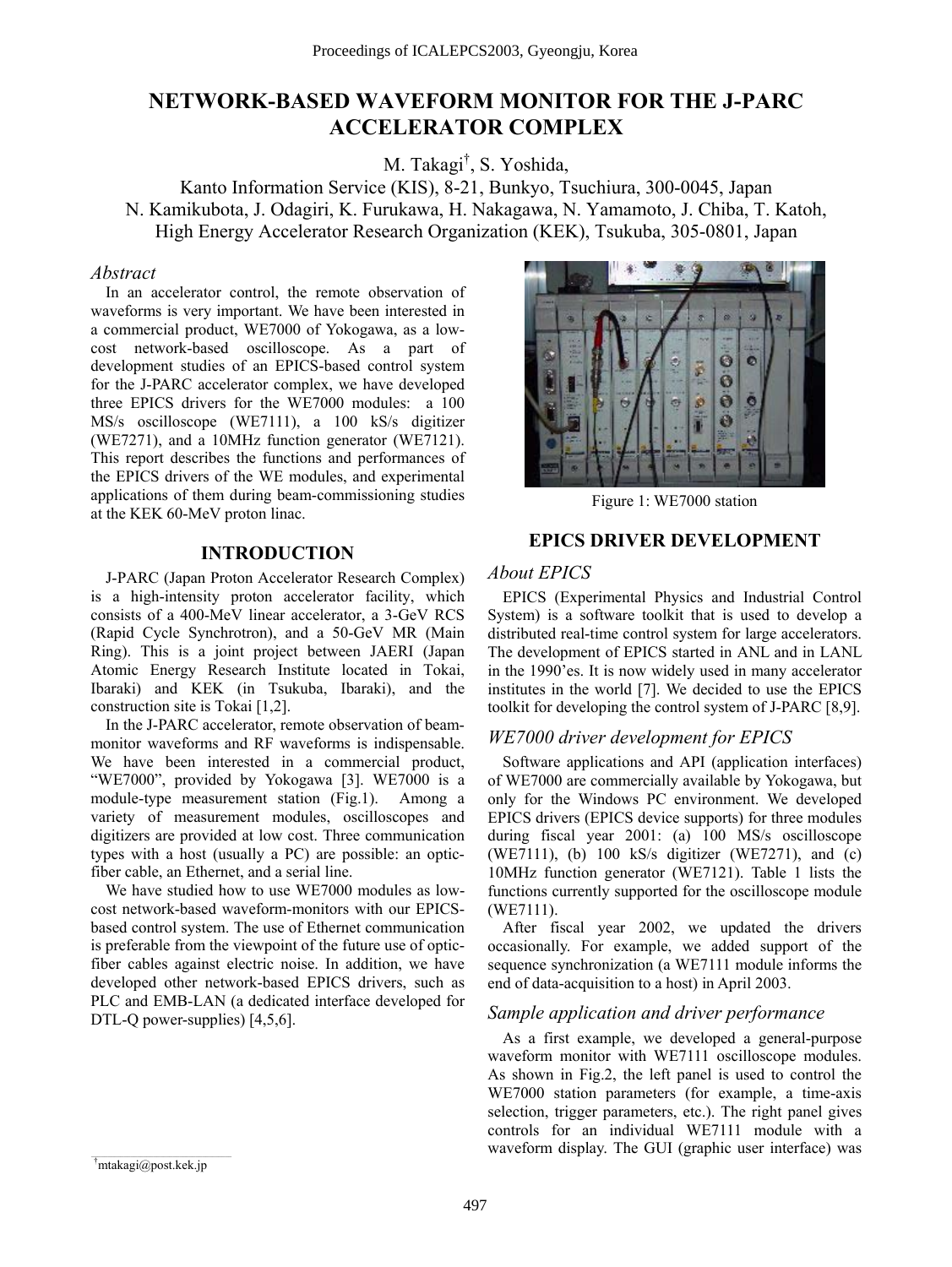|  |  |  | Table 1: Supported functions of WE7111 |
|--|--|--|----------------------------------------|
|--|--|--|----------------------------------------|

| Function               | Record- | Possible       |                   |
|------------------------|---------|----------------|-------------------|
|                        | type    | values         |                   |
| Waveform data-size     | mbbi    | 0              | 1k                |
| <b>RECLEN</b>          | mbbo    |                | 5k                |
| <b>RECLEN R</b>        |         | $\overline{c}$ | 10k               |
|                        |         | $\overline{3}$ | 30k               |
|                        |         | 4              | 100k              |
| Time-axis selection    | mbbi    | $\theta$       | 50s               |
| <b>TIMDIV</b>          | mbbo    |                | 20s               |
| TIMDIV R               |         | 2              | 10s               |
|                        |         |                |                   |
|                        |         | 15             | 500 <sub>ns</sub> |
|                        |         | 16             | 200ns             |
|                        |         | 17             | 100ns             |
| Signal level selection | mbbi    | 0              | 5V                |
| <b>VDIV</b>            | mbbo    | 1              | 2V                |
| VDIR R                 |         | 2              | 1V                |
|                        |         |                |                   |
|                        |         | $\overline{7}$ | 20mV              |
|                        |         | 8              | 10mV              |
|                        |         | 9              | 5mV               |
| Coupling               | mbbi    | $\theta$       | AC                |
| <b>CPLNG</b>           | mbbo    | 1              | DC                |
| <b>CPLNG R</b>         |         | $\overline{c}$ | <b>GND</b>        |



developed using dm2k, which is one of the standard tools **LINAC** of EPICS. *KEK 60-MeV proton linac* The layout of the control computers is shown in Fig.3.

The monitoring application (dm2k) runs at a console (a Linux PC), and EPICS run-time databases are configured on the IOC where EPICS drivers are loaded with a VxWorks real-time environment. The VME-bus board computer with a PowerPC750 chip is used for the IOC.

A performance measurement of the WE7111 oscilloscope driver was carried out using this dm2k application. The dummy signals, each corresponding to a 5kB-size waveform, are transferred from a WE7000 station to the console. We measured the time stamps of network packets at the console by using a network packet analyzer. The observed time differences between data requests and replies correspond to the data-acquisition times of a waveform. In addition, we measured the times for multiple oscilloscope modules. The results are summarized in Table 2.



Figure 3: Relationship of console, IOC and WE7000

|  | Table 2: Data-acquisition times of 5-kB waveforms |  |  |  |  |
|--|---------------------------------------------------|--|--|--|--|
|--|---------------------------------------------------|--|--|--|--|

| Number of<br><b>WE7111</b> | 1 <sup>st</sup> | 2 <sub>nd</sub> | 3 <sup>rd</sup> | Average<br>Acquisition | Average<br>throughput |
|----------------------------|-----------------|-----------------|-----------------|------------------------|-----------------------|
| in a station               | (ms)            | (ms)            | (ms)            | (ms)                   | (ms/5kB)              |
|                            | 33              | 33              | 32              | 33                     | 33                    |
| $\overline{2}$             | 66              | 76              | 70              | 71                     | 35                    |
| 3                          | 88              | 78              | 89              | 85                     | 28                    |
| 4                          | 102             | 115             | 100             | 106                    | 26                    |
| 5                          | 141             | 120             | 141             | 134                    | 26                    |
| 6                          | 144             | 168             | 145             | 152                    | 25                    |
| 7                          | 169             | 194             | 164             | 175                    | 25                    |
| 8                          | 191             | 186             | 191             | 189                    | 23                    |

The data-acquisition time of a one 5kB-size waveform is about 33 ms. The transfer throughput becomes slightly better as the number of waveforms increases: 23 ms per 5 kB when eight waveforms are transferred at once.

## Figure 2: General-purpose waveform monitor **APPLICATIONS AT THE KEK PROTON**

Although the construction site of J-PARC is Tokai, the initial 60-MeV of the proton linac has been constructed at the Tsukuba site. Early studies with proton beams started in 2002 [10]. We are developing a prototype control system for this KEK 60-MeV linac based on EPICS [11].

### *JK template*

In order to enable easy development for a prototype control system, we have arranged a "JK template" over the original EPICS distribution. The JK template is a collection of tools and device drivers, which is sufficient enough for our development purpose. For example, basic EPICS tools (medm, dm2k, vdct, and so on) are included. It also contains the EPICS device supports of PLC, EMB-LAN, LAN-GPIB, and some VME modules, which we have possibilities to use in the J-PARC controls. The device supports of WE7000 modules were also added to the template.